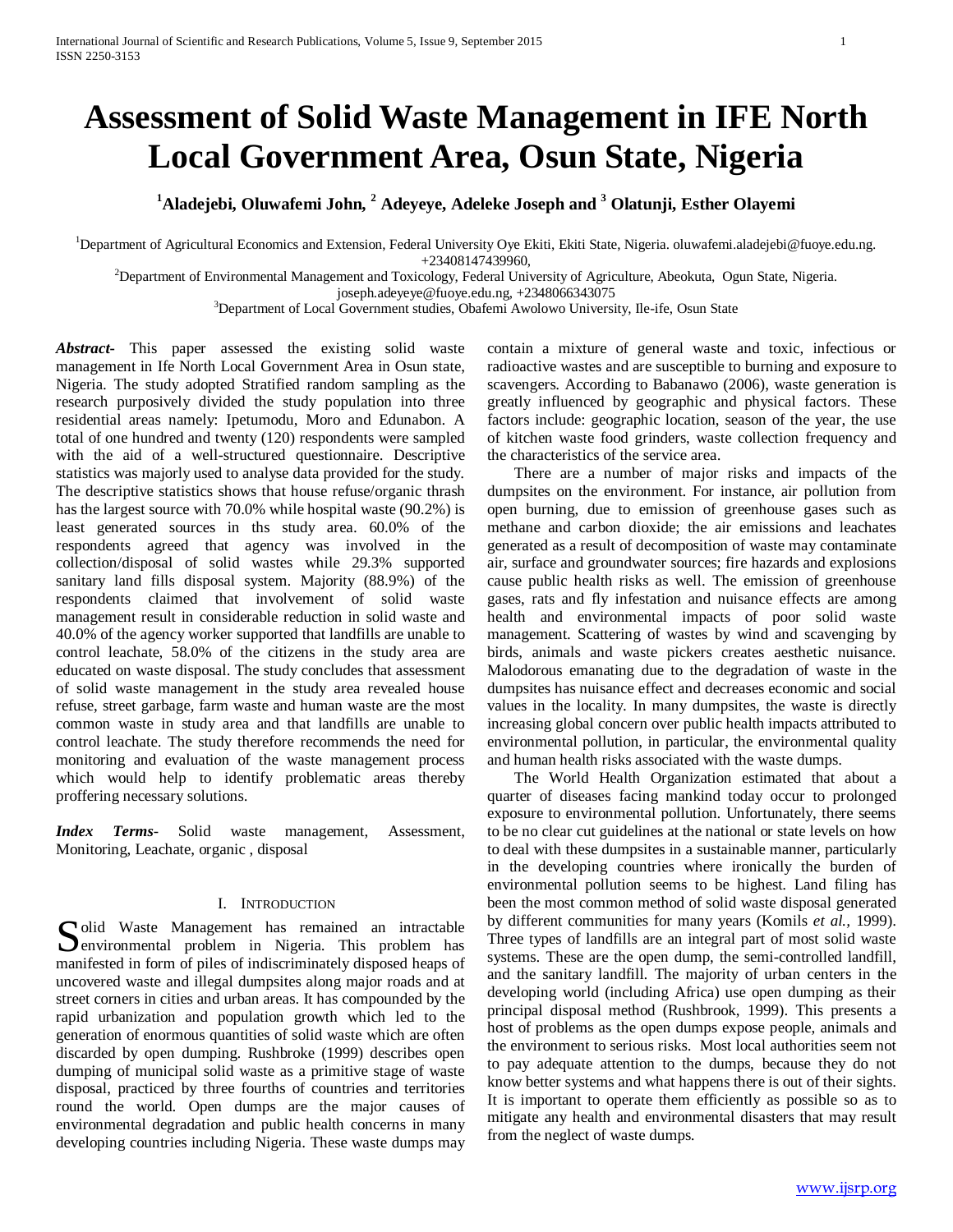Provision of adequate sanitation and water facilities in urban areas is an important means of ensuring health and well-being of the people living in cities, as well as protection of the environment. Solid waste management has remained an intractable environmental sanitation problem in Nigeria. This problem has manifested in form of piles of indiscriminately disposed heaps of uncovered waste and illegal dumpsites along major roads and at street corners in cities and urban areas. This problem is compounded by the rapid urbanization and population growth without commensurate waste management facility which has led to generation of enormous quantities of solid waste which are often discarded by open dumping. In Nigeria, Waste disposal remains a contentious issue, and with no end in sight, refuse is dumped on roadways, pedestrian work ways or even dropped in drainages or streams and rivers. The situation is more alarming during the rainy season as water no longer flows freely along the gutters; it remains stagnant, creating the conditions for mosquito to breed and also the spread of vector borne diseases like malaria. The rapid rate of urbanization witnessed in most Nigeria cities contributed to high increase in waste generation which has outgrown the capacity to evacuate them. Onibokun and Kumuyi (1999) confirm that whenever urbanization gets out of control, it poses a big challenge to urban management and government, with waste management inclusive. The problem of urban waste management in Nigeria persists due to many factors which include the rapid rate of uncontrolled and unplanned urbanization of majority of our states. According to Onibokun and Kumuyi (1999) the government, at all levels have created various agencies to look into the problems associated with waste management practices but most of these agencies have been less functional. The local government, saddled with the responsibility of managing sewage and solid waste disposal (FGN, 1979) are often ill-equipped to perform due to inadequacy of funds. Private participation in waste management as also suffered a setback due to lack of manpower, funds and technical support.

 Oyeniyi (2011) assess Waste Management in Contemporary Nigeria: The Abuja Example. The research revealed that Nigeria's federal capital, rapid urbanization, rural-urban migration, little or no town planning efforts coupled with attitudinal irresponsibility, lack of political will, ineptitude and graft have independently and collectively created environmental challenge. As the study also found, that solid waste management has overwhelmed Nigerian government. He also notes that the spirited efforts to combat the problem, which began, from Abuja in 1999 under President Olusegun Obasanjo regime has since been relaxed under President Sheu Musa Yar'Adua, the then President of Nigeria. Similarly, Ezeah (2010) explores the Analysis of Barriers and success Factors Affecting the Adoption of Sustainable Management of Municipal Solid Waste (MSW) in Abuja, Nigeria. The data analysis of his research reveals that the main barriers to sustainable MSW management in the city include low public awareness/education on MSW management, obsolete and insufficient equipment and fun ding limitation. On the other hand, the most important success factor affecting sustainable MSW management in Abuja was found to be bourgeoning city population which has a huge potential for uptake of recycled products. The research concludes that the factor affecting MSW management in Abuja is typical of many tropical urban environments. Fundamental shifts in current practices towards waste prevention; driven by a structured public education programme in MSW management is recommended, so as to bring about a more sustainable management regime. In addition, Ayoola *et al* (2012) wrote on Assessment of Housing Sanitation and Waste Management Practices in the Residential Core Areas of Oshogbo, Osun State Nigeria. The paper examines sanitation and waste management practices in the residential areas of Osogbo city, with a view of improving housing supply and sanitation to meet the millennium development goals (MDGs) on water and sanitation. It investigates the core areas of Osogbo which consists of Oja-Oba, Ita Olookan and part of Ayetoro. They noted that good environmental condition and livability of these settlements are affected partly by inadequate of infrastructural facilities which is a major factor that determines the level of sanitation and that the government should ensure that existing laws and regulations guiding environmental sanitation and health be reviewed and also enforced with stiffer actions in order to make it more effective. More so, they recommended that in order to avoid or minimize waste dumps, some strategies such as more frequent collection of waste could be implemented, while continuous educational campaigns informing the disadvantages of a dirty area is also an important way of motivating people to keep the community clean and this may reduce the dumping problem.

 In Osun state, where Ife is situated several attempts have been made to improve on proper solid waste management and sanitation in the State. These efforts consist of the mandatory sanitation which takes the last Saturdays of every month. Acquisition of the waste disposing vehicles by the government which will be going through the state to collect household waste, construction of boreholes by government, organizations and individuals, channelization of major rivers among others. Despite these efforts, the problem of waste management still exists. This poor waste management and sanitation has a lot of implications for sustainable urban development. However to be able to achieve the MDGs target that intends to halve the population of people without safe and basic sanitation in Africa, there is need for a better and richer understanding of existing waste management and sanitation services situation, especially in relative to rapid rate of urbanization witnessed in Sub-Sahara African countries.

 The city of Ife is one of the cities which need to improve its waste management and sanitation infrastructure, since the existing ones are not environmentally friendly and does not provide its citizen with adequate services. Appropriate waste management plays an important role towards promoting a sustainable urban development within human settlements, with that in mind, and knowing that in most developing countries, the highest urban population growth rates occur in the low-income areas, Ife will require heavy investments in the installation of wastewater management systems both social and technical, to meet the MDGs, target for water and sanitation. Consequently, this paper seeks to assess the existing waste management and sanitation in Ife North Local Government Area (LGA), Osun State, Nigeria with the view to realizing MGDs safe water and sanitation target in 2015. The specific objectives however are to:

- 1. identify sources of solid waste in Ife North LGA;
- 2. examine the activities of solid waste management agencies in the LGA;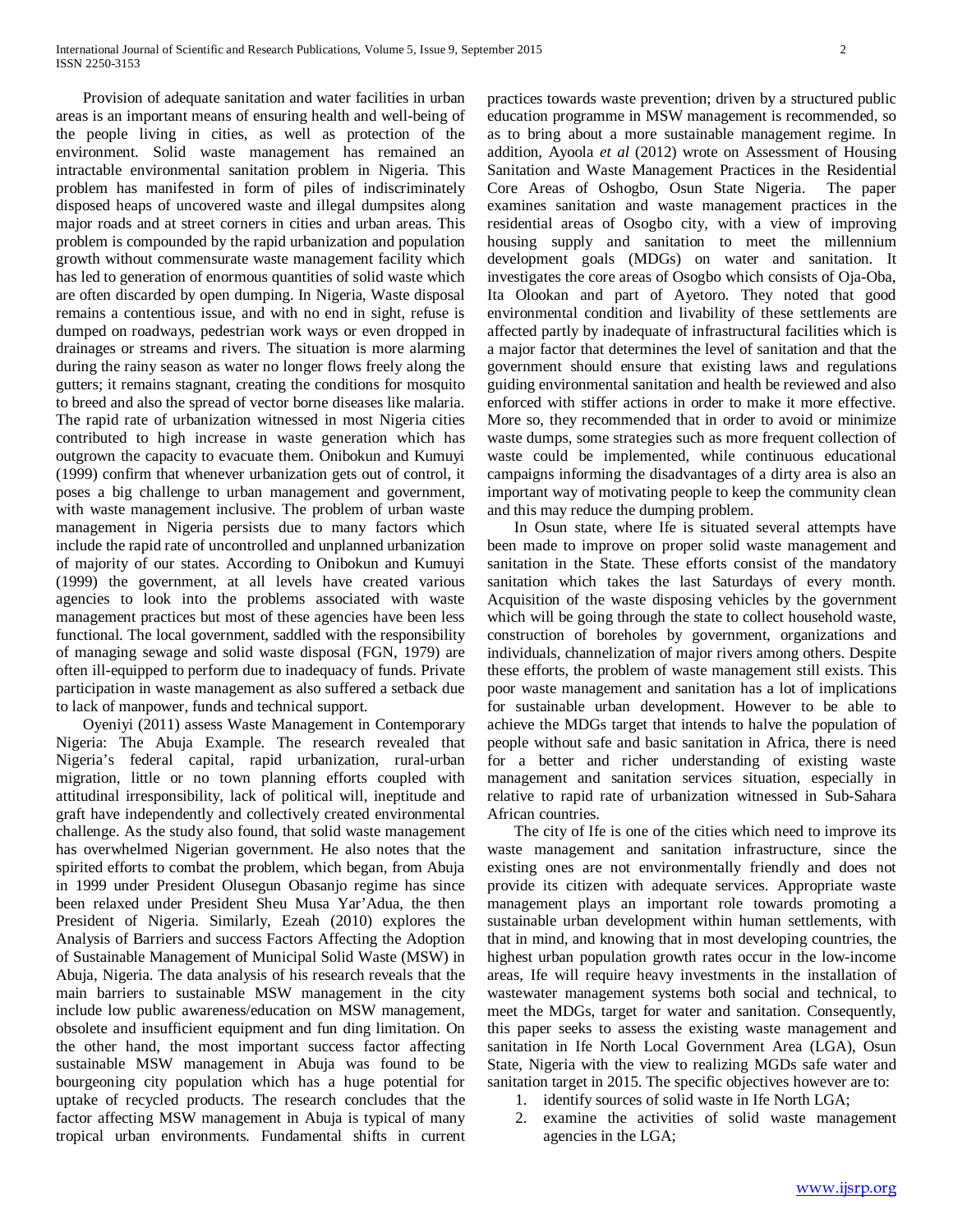- 3. assess the effect of solid waste disposal in Ife North LGA;
- 4. determine the performance of Ife North LGA in solid waste management

#### II. MATERIALS AND METHODS

 **Study area:** Osun state is one of the six states that make up the South West geopolitical zone of Nigeria. It has interstate boundaries with Ondo State to the southeast, Kwara State to the north, Ekiti State to the northeast, Oyo State to the west, and Ogun State to the southwest. Its capital is Oshogbo. Ife North is a Local Government Area in Osun State, Nigeria. Its headquarters are in the town of Ipetumodu in the north. It has an area of 889km2 and a population of 153,694. The following towns make up this LGA- Edunabon (1&2) Moro, Yakoyo, Ipetu (1&2) and Ashipa/Akinlalu.

 **Sampling procedure and sample size:** The study population for this research was the waste generators (the residents, business and shop owners within Ife North LGA) and employees of relevant waste management agencies in the Local Government. The Ife north central LGA was divided into three areas (Ipetumodu, Moro and part of Edunabon) of residential development based on the pattern of city growth. In selecting the respondents, every third house was picked along each street or lane in the core. Two household heads were sampled in every house selected. This meant that twenty (20) houses were selected and forty (40) household heads were sampled in each residential area. Consequently, a total of one hundred and twenty (120) respondents were sampled. Besides, thirty (30) wastes management staff was also sampled. Also, Six (6) selected officers of relevant waste management agencies were interviewed. In sum, the sample size – this includes the respondents of the questionnaire, who are the residents of selected areas and the staff in the Department Environmental Sanitation and Waste management unit and the interviewees.

 Stratified random sampling was adopted in this study as the research purposively divided the study population into three residential areas namely: Ipetumodu, Moro and Edunabon. Data were gathered from each of these stratified areas. The study areas were selected because they are central to the heart of Ife North LGA and have experienced expansion due to steady population increase in this semi-urban LGA. The questionnaires were administered to the residents who are the waste generators while the randomly selected workers of the waste management agencies were the interviewees, however, personal observation was carried out in the survey areas.

 **Analytical procedure:** Descriptive statistics was majorly employed in analysing the data collected using frequencies and cross tabulation of variables. Tabular presentation, summation and percentages are the data presentation tools this adopted for analysis in this study. Percentages express the ratio of sets of data to a common base of 100.

#### III. RESULTS AND DISCUSSION

**Sources of Solid Waste in Ife North Local Government Area (LGA)**

 The sources of solid waste in Ife North LGA were presented in Table 1. It was observed that house refuse/organic thrash in large source was (70.0%) and small source was (18.0%) respectively, it shows that house refuse exists as a source of waste product in the LGA. Majority of the respondent responded that the house refuse is one of the solid waste product generated in the LGA and it is being managed by the agency. Considering the response on industrial wastes, large source was (28.2%) and small source was (59.0%) respectively. Therefore, it is apparent that industrial waste is of a small source in Ife North LGA. It was also recorded that respondents agrees that poultry dumps is generated in smaller quantity compared to house refuse/organic thrash. It can also be observed from Table 1 that Hospital waste (90.2%), Electronic Waste (75.7), Industrial waste (59%), Constructive waste (60.5%) and Poultry dump (56.8%) are generated by the respondent (waste generator) in smaller quantity compared to the other sources of solid waste management which are generated in larger quantity such as: House refuse (70%), Street garbage dumps (58.4%), Farm waste (54.2%) and Human waste (46.5%). The reason why house refuse, street garbage dumps, farm waste and human waste are in larger quantity compared to the other sources of solid waste is that Ife North LGA is a rural area and there is no availability of big companies and establishments and there are also more residential areas, small scale industries and sole-properietorship outlets. Besides the citizens are also involved in agriculture either as subsistent or commercial farming and hence it is expected that farm waste/poultry dumps will be generated**.** Also lack of basic infrastructures such as toilet facilitities and incinerators also contributes to the large source of human waste literling on the streets in Ife North LGA.

#### **Table 1**

### **Solid Waste Management in Ife North Local Government Area LGA**

 Solid waste management in Ife North LGA was presented in Table 2. It was observed from the study that out of the whole respondents (100%), substantial number identifies that there is a waste collection point in their neigbourhood where agency collects and transfers their solid waste. This is deducible if we consider the total percentage (60.0%) of respondent that agreed to a very large extent and their response showed that agency was involved in the collection/disposal of solid wastes in LGA. Furthermore, on private enterprises involvement in waste collection and transportation, only 16.7% agrees that that private entreprises are involved in the disposal of solid waste in the community. On the contrary 75.0% disagrees on the fact that private entreprises involves in the collection and transportation of solid waste which is far below the average percentage. From this, it can be said that the private sector participation in solid waste collection, transporation and disposal may not have been adequtely encouraged in the community which may partly hinge on the fact that either private sectors are granted with limited right to involve in waste management or there is inability on the part of the various communities in Ife North LGA to pay private waste collecting companies/agencies. Also, 30.6% of the waste generators identified that the local government has maintained a good solid waste collection and disposal system which should aid the activities of the unit-Water and Environmental Sanitation unit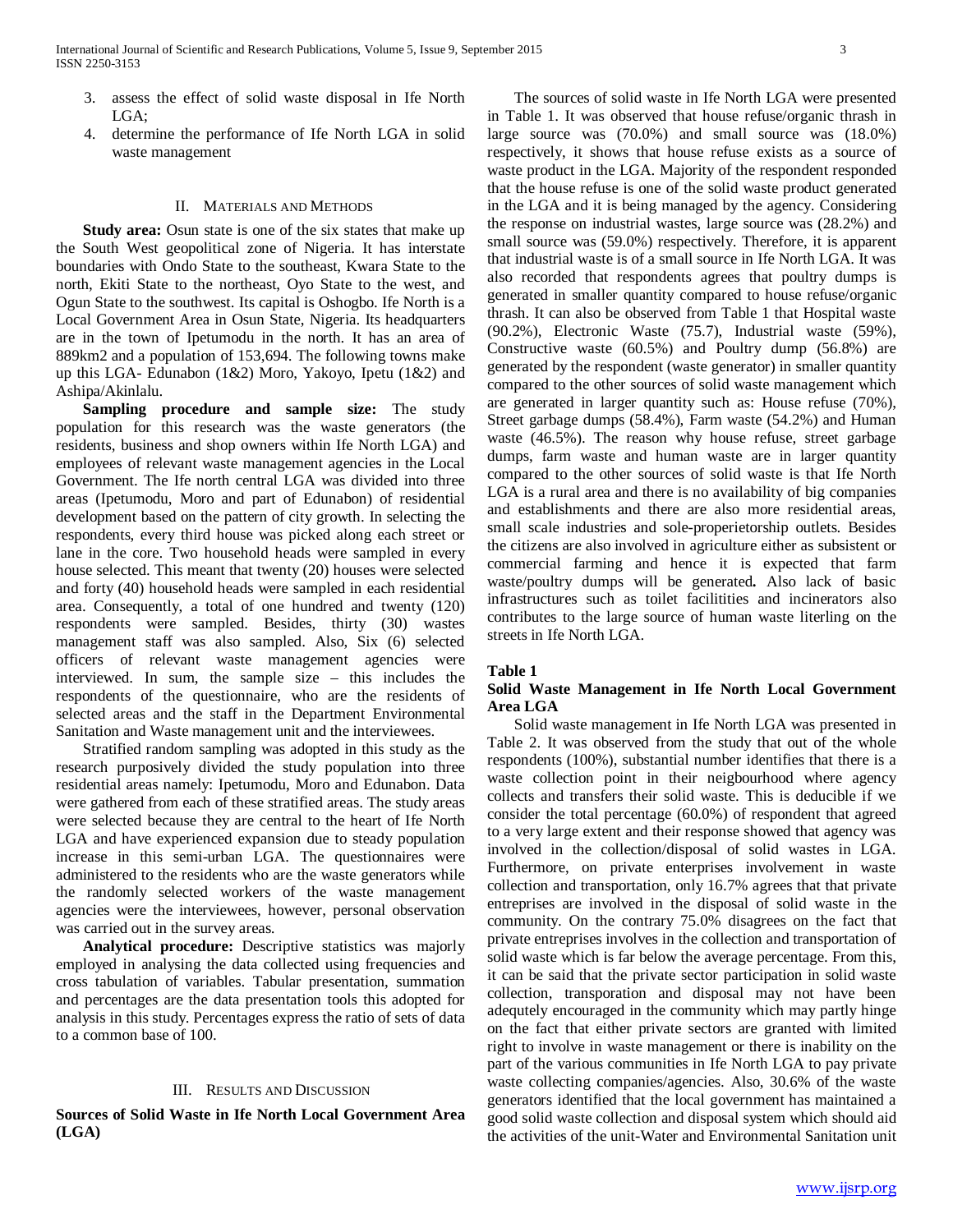(WES). While 61.2% on the other hand claim that the local government has not maintained a good solid waste collection and disposal system. It is then obvious that majority of the respondents (the waste management staff and the waste generators) do not support the fact that local government runs a pleasant system of waste collection. Similarly, the majority of the respondens supported that there are open dump waste collection/disposal system (63.6%), landfills waste collection/disposal system (29.8%) and sanitary land fills disposal system (29.3%). it can be conclude that the local government area mangages an open dump waste collection system compared to all other management system. Lastly, it was observed that (84.6%) of the respondents agreed that incinerator usage is the least common waste management while on the other hand  $(5.1\%)$  supported the most common usage of incinerator as a waste management system in Ife North LGA. The reason behind this is that the local government did not provide enough incinerators for the local government and the few ones provided are not well managed by the community members. However, the respondents also identified other means of solid waste management in Ife North LGA. Other means identified and practised by the respondents are open burning, control tipping and efforts of the sanitary inspection officiers among other.

#### **Table 2**

# **Effect of Solid Waste Disposal in Ife North Local Government Area (LGA)**

 The effect of solid waste disposal in Ife North LGA is presented in Table 3. The Table contains questions that are intended to assess both the negative and the positive effects and outcomes of solid waste disposal in Ife North LGA. The majority (88.9%) of the respondents claimed that involvement of solid waste management result in considerable reduction in solid waste while 11.1% disagree to similar claim. It was also observed that 80% of respondent agreed, 11% disagreed and 8.9% were undecided on the fact whether waste management creates job opportunities for unemployed youths in the community. It shows that management of solid waste in Ife North LGA creates employment for youths in form of *'Meshara*' (a local name for cart pusher) and also labour is being employed in the Water and Environmental Sanitation (WES) unit in Ife North LGA. Also, the respondent pointed out to the fact that management of solid waste has health implication for residents in terms of odorous smells/diseases/health problems in the neigbourhood posed from nearby waste dumpsites or as a result of inappropriate waste management, therefore 75.0% of the respondent agreed, 20.0 % disagreed and 4.5% were undecided. The percentage that claimed that waste disposal has health implication for the resident was more. We can conclude that solid waste disposal in some cases if not properly managed affects the healthy living of the people. Another larger percentage of the solid waste agency workers also responded that the activities involved in collection and transfer of solid waste seems to have implication for the waste collectors. 62.2% agreed, 17.8% disagreed and 20.0% were undecided. Hence, the local government or its agencies are expected to provide adequate medical and preventive gadgets for the workers to encourage their efforts. Larger percentage also noted that inadequate waste disposal infrastructures in the LGA (57.9%) and poor environmentaal regulations (52.8%) are part of the effects of solid waste disposal in Ife North LGA. It can be said then that inadequate waste disposal infrastructures in the LGA and poor environmental regulations can inhibit effective performance of the solid waste management activities and increase solid waste rather than its reduction. Finally, on the effect of solid waste in Ife North LGA, preponderance (40.0%) of the agency worker supported that landfills are unable to control leachate. Leachate is the liquid that has percolated through solid waste and has extracted, dissolved or suspended materials. In most landfills, leachate is composed of the liquid that has entered from external sources such as surface drainage, rainfall, groundwater, water from underground springs and the liquid produced from the decomposition of the waste. Its lack of control is detrimental because uncontrolled release of leachate may migrate down to underlying groundwater or to surface water. Health and environmental concerns associated with landfills are supposed to be managed through control of leachate but leachate is not controlled and managed in Ife North LGA. There are perhaps no measures to prevent leachate from percolating into the underground water take for instance lining the landfill at the construction stage.

#### **Table 3**

#### **Performance of Ife North LGA in Solid Waste Management**

 The residents who received the impact of the services rendered by the agency of solid waste management are in the best position to evaluate the success or failure of these services. The performance of Ife North LGA in solid waste management is presented in Table 4. This table comprises responses to some hypothetical questions intended to assess the performance of Ife North LGA in solid waste management. It can be observed that the only aspect that Ife North LGA has good performance is the education of the citizens on waste disposal (58.0%). In other areas evaluation it was observed that the respondents noted that the local government organises expansion recycling programs (30.8%), prompt disposal of waste from dump sites (26.0%) and the provision of clothes and gloves for workers (29.5%). All others have been scored low by these citizens and this revealed bad performance by the waste management agency; no provision of waste bins (79.2%) agreed to that, no modern waste disposal method adopted (87.2%) agreed with this, the old maintenance systems have been nelegected and no further efforts have been made to alleviate the situation (60%) agreed. In conclusion, it can be deduced that the performane of Ife North LGA in solid waste management is poor and inefficient.

# **Table 4**

## **Summary**

 This study was carried out to assess management of solid waste in Ife North LGA in Osun State, Nigeria. The study identified the sources of solid waste management in the study area. It was observed that house refuse/organic thrash has the largest source with 70.0%. Also, street garbage dumps (58.4%), farm waste (54.2%) and human waste (46.5%) are other sources of solid waste in the LGA generated in large quantity. Hospital waste (90.2%), Electronic Waste (75.7), industrial waste (59%), constructive waste (60.5%) and poultry dump (56.8%) are generated by the respondents in smaller quantity compared to the other sources of solid waste management which are generated in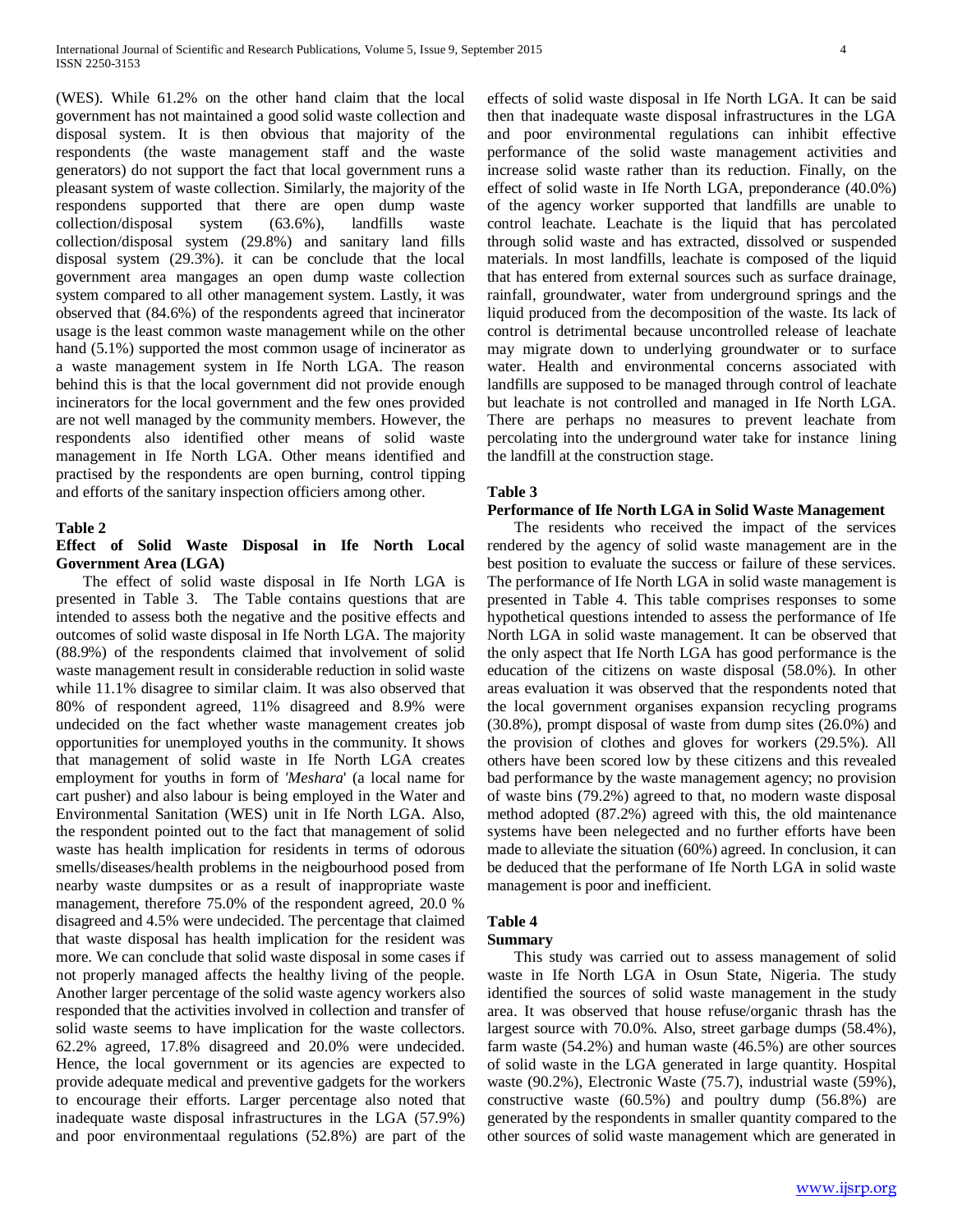larger quantity. Also, considering different solid waste mangement systems in the study area, 60.0% of respondent agreed that agency was involved in the collection/disposal of solid wastes, 16.7% agreed that that private entreprises are involved in the disposal of solid waste in the community, 30.6% of the respondents also maintained that the LGA has a good solid waste collection and disposal system. Similarly, the majority of the respondens supported that there are open dump waste collection/disposal system (63.6%), landfills waste collection/disposal system (29.8%) and sanitary land fills disposal system (29.3%). Considering the effect of solid waste disposal on the respondents in the study area it was observed that majority (88.9%) of the respondents claimed that involvement of solid waste management result in considerable reduction in solid waste, 80% of respondent agreed that waste management creates job opportunities for unemployed youths in the community, 75.0% of the respondent also claimed that waste disposal has health implication for the resident, 62.2% of the solid waste agency workers also responded that the activities involved in collection and transfer of solid waste seems to have implication for the waste collectors. Larger percentage also noted that inadequate waste disposal infrastructures in the LGA (57.9%), poor environmental regulations (52.8%) are part of the effects of solid waste disposal in the study area. Finally, (40.0%) of the agency worker supported that landfills are unable to control leachate. In terms of the performance of Ife North LGA in waste management it can be observed that the only aspect that the study area has good performance is the education of the citizens on waste disposal (58.0%).

# IV. CONCLUSION

 It can thus be concluded from the study that assessment of waste management in Ife North LGA revealed that house refuse, street garbage, farm waste and human waste are the most common waste in the study area. Alarming hospital waste generation in the area calls for a proactive attention and good management practice because of the nature of such waste –they are toxic and could be carcinogenic, mutagenic and neurotoxic. Leachates from such into water bodies should be mitigated to safe the public. Moreover it was also discovered that decomposed wastes are not effectively managed. Open dump waste disposal system and neighbourhood level collection point are the most effective and efficient method of solid waste management. The local government solid waste agency does not collect and transport waste promptly from dumping sites in their neighbourhood. This was due to inadequate modern means of waste collection. It was observed that the disposal of solid waste in the LGA is poor in spite the efforts of the solid waste agency. Also, the activities of solid waste management to a large extend results to a considerable reduction in waste disposal. Although there are very few waste disposal infrastructures in the LGA, they are not adequate. This prevents effective performance of the solid waste management activities. Leachate is not controlled and managed properly in the LGA. There are perhaps little or no measures to prevent leachate from percolating into the underground water. Landfills and waste disposal sites are not actually well managed in the LGA. Ife North Local Government waste management hardly has or provides recycling programmes.

 In the light of the forgoing conclusions, the study therefore has the following recommendations

- 1. The need to assess underground and surface water quality around the so called landfills where human lives or that are nearer to residential areas is a necessity since the community mainly rely on landfills, this will go a long way to help both the individual and government regulate well digging and to what use water can be put in the area
- 2. There is need for the monitoring and evaluation of the waste management process, this would identify problematic areas and help in finding solutions
- 3. Government effort should be intensified in areas of awareness campaigns, provision of equipment and personnel in removing solid wastes as well as ensuring compliances with existing environmental laws.
- 4. Public awareness and attitudes to wastes can affect the population's willingness to participate and cooperate in adequate waste management practices. The population needs to be reminded time and again of the importance of environmental awareness and the health risks associated with poor waste management practices. Residents and dumpsite users should realize the importance of waste management services.
- 5. The local government needs to realize that open dumping remains the most viable option in solid waste disposal, due to its affordability. However, in its current forms of operation it is not sustainable and dumping should be regulated. There is an urgent need to improve the open dumping system. It may be necessary to upgrade it to semi controlled landfills to reduce infiltration of leachate to ground water. The waste should be covered with soil on a regular basis to prevent diseases, vectors, such as flies from getting to the waste. This would reduce the amount of odor that is released from dumpsites.
- Resources recovery and recycling activities should be encouraged and supported by local authorities and companies who ultimately use the recovered materials. This will provide employment for the collectors/scavengers.
- 7. Environmental laws and regulations in Ife LGA should be enforced. Government should reinforce waste collection and disposal systems in every state while strengthening and enforcing the appropriate laws to prevent serious environmental disaster in Nigeria, priority should be given to waste management.

#### **REFERENCES**

- [1] Onibokun, A.G and Kumuyi, A.J, "Urban Poverty in Nigeria: Towards Sustainable Strategies for Its Alleviation", Centre for African Settlement Studies and Development, Ibadan, Nigeria.' in CASSAD Monograph Series 1996, Vol 10: 1-2.
- [2] Agunwamba, J. C, 'Solid Waste Management in Nigeria: Problems and Issues.' In Environmental Management, 1998: Vol 25 (2): 849-856.
- [3] Craig hill, A. L. and J.C. Powell, "Lifecycle Assessment and Economic Valuation of Recycling (A Case Study)' in Resources Conservation and Recycling" 1996, Vol 17: 75-96.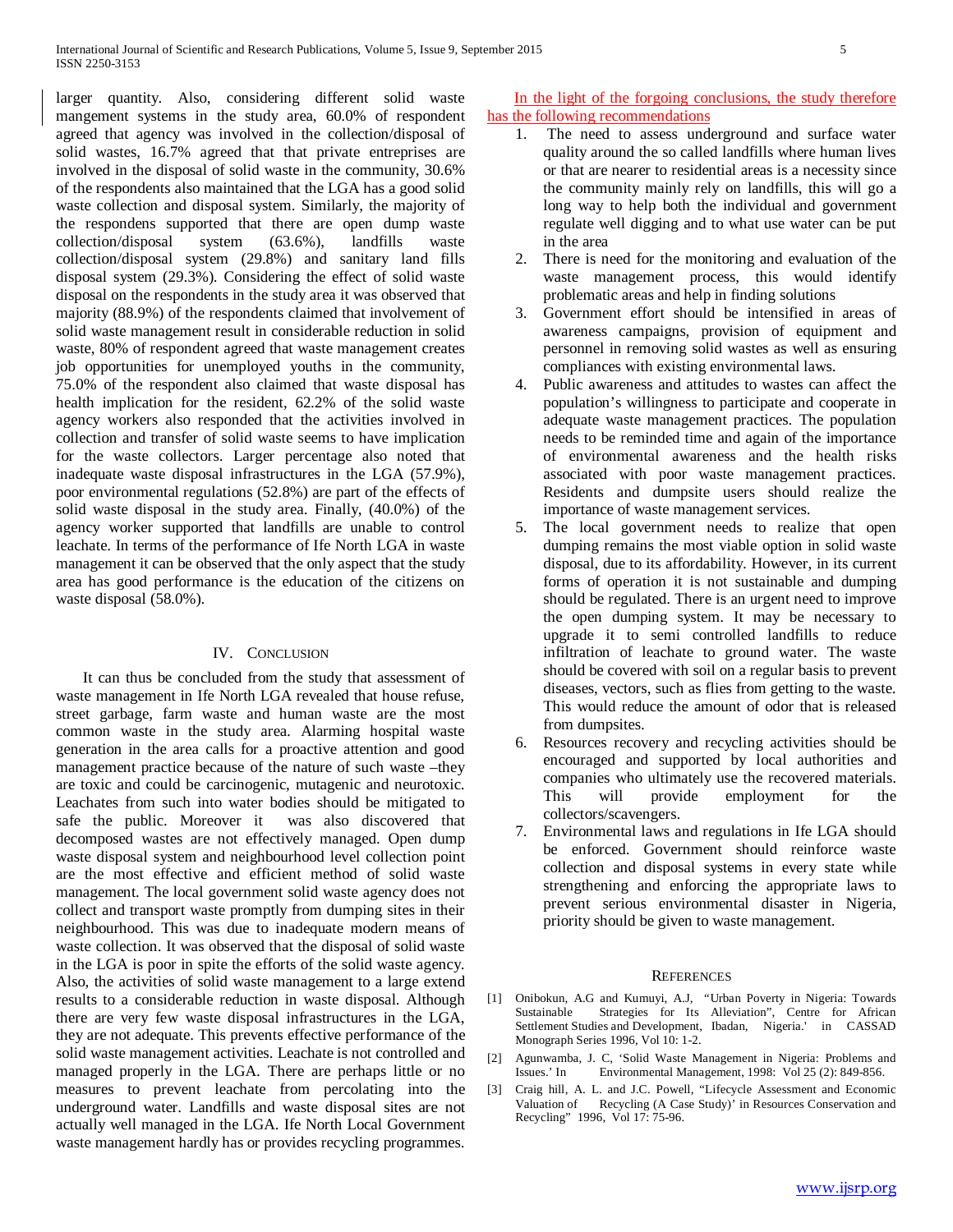- [4] Igoni, A. H., Ayotamuno, M. J., Ogaji, S.O.T. and Probert, S. D. "Municipal Solid Waste in Port Harcourt, Nigeria.' In Applied Energy" 2007, Vol 84(6): 664-670.
- [5] Imam, A., Mohammed, B., Wilson D. C., and Cheeseman, C. R., "Solid Waste Management in Abuja, Nigeria in Waste Management" 2008, Vol 28; 468-472.
- [6] Komilis, D.P., Ham, R. K., and Stegmann, R. "The Effect of Municipal Solid Waste Pretreatment on Landfill Behaviour: A Literature Review.' In Waste Management and Research" 1999, Vol 17: 10-19.
- [7] Oyeniyi, B. A., "Waste Management in Contemporary Nigeria: The Abuja Example" in international Journal of Politics and Good Governance Volume 2(2.2), Quarter II.
- [8] Rushbrook, P., "Getting from subsistence Landfill to Sophisticated Landfill" in Waste Management and Research, 17(4): 4-9.
- [9] Ezeah, C. , Analysis of Barriers and Sucess Factors Affecting the Adoption of Sustainable Management of Municipal Solid Waste in Abuja, Nigeria. A thesis submitted in fulfilment of the Requirements of the University of Wolverhampton for the Award of the Degree of Doctor the Award of the Degree of Doctor of Philosophy (Phd) , 2010.

AUTHORS

**First Author** – Aladejebi, Oluwafemi John, Department of Agricultural Economics and Extension, Federal University Oye Ekiti, Ekiti State, Nigeria. oluwafemi.aladejebi@fuoye.edu.ng. +23408147439960

**Second Author** – Adeyeye, Adeleke Joseph, Department of Environmental Management and Toxicology, Federal University of Agriculture, Abeokuta, Ogun State, Nigeria. joseph.adeyeye@fuoye.edu.ng, +2348066343075

**Third Author** – Olatunji, Esther Olayemi, Department of Local Government studies, Obafemi Awolowo University, Ile-ife, Osun State

# **Tables**

| Sources of solid waste                      | <b>Largest Source</b><br>$(\%)$ | <b>Smallest Source</b><br>(%) | <b>Not Really</b><br>(%) | <b>Total</b><br>(%) |
|---------------------------------------------|---------------------------------|-------------------------------|--------------------------|---------------------|
| House refuse/Organic thrash                 | 70.0                            | 18.0                          | 12.0                     | 100.0               |
| Industrial waste                            | 28.2                            | 59.0                          | 12.8                     | 100.0               |
| Poultry dump/litter                         | 31.9                            | 56.8                          | 11.4                     | 100.0               |
| <b>Electronic Waste</b>                     | 10.8                            | 75.7                          | 13.5                     | 100.0               |
| Hospital/medical/garbage                    | 4.8                             | 90.2                          | 5.0                      | 100.0               |
| <b>Construction Waste</b>                   | 23.7                            | 60.5                          | 15.8                     | 100.0               |
| Human Waste                                 | 46.5                            | 46.5                          | 7.0                      | 100.0               |
| Organic/Farm Waste (vegetable<br>materials) | 54.2                            | 35.4                          | 10.4                     | 100.0               |
| <b>Street Garbage Dumps</b>                 | 58.4                            | 25.0                          | 16.6                     | 100.0               |

#### **Table 1: Sources of solid waste in Ife North LGA**

**Source: Field Survey, 2014**

#### **Table 2: Solid Waste Management in Ife North LGA**

| <b>Management of Solid</b><br>Waste                     | <b>Most Common Waste</b><br><b>Management</b><br>$(\%)$ | <b>Least Common Waste</b><br><b>Management</b><br>$(\%)$ | <b>Not Sure</b><br>(%) | Total<br>$\frac{1}{2}$ |
|---------------------------------------------------------|---------------------------------------------------------|----------------------------------------------------------|------------------------|------------------------|
| Neighbourhood Level<br><b>Collection Point</b>          | 60                                                      | 30                                                       | 10                     | 100.0                  |
| Private Enterprise waste<br>transportation and disposal | 16.7                                                    | 75.0                                                     | 8.3                    | 100.0                  |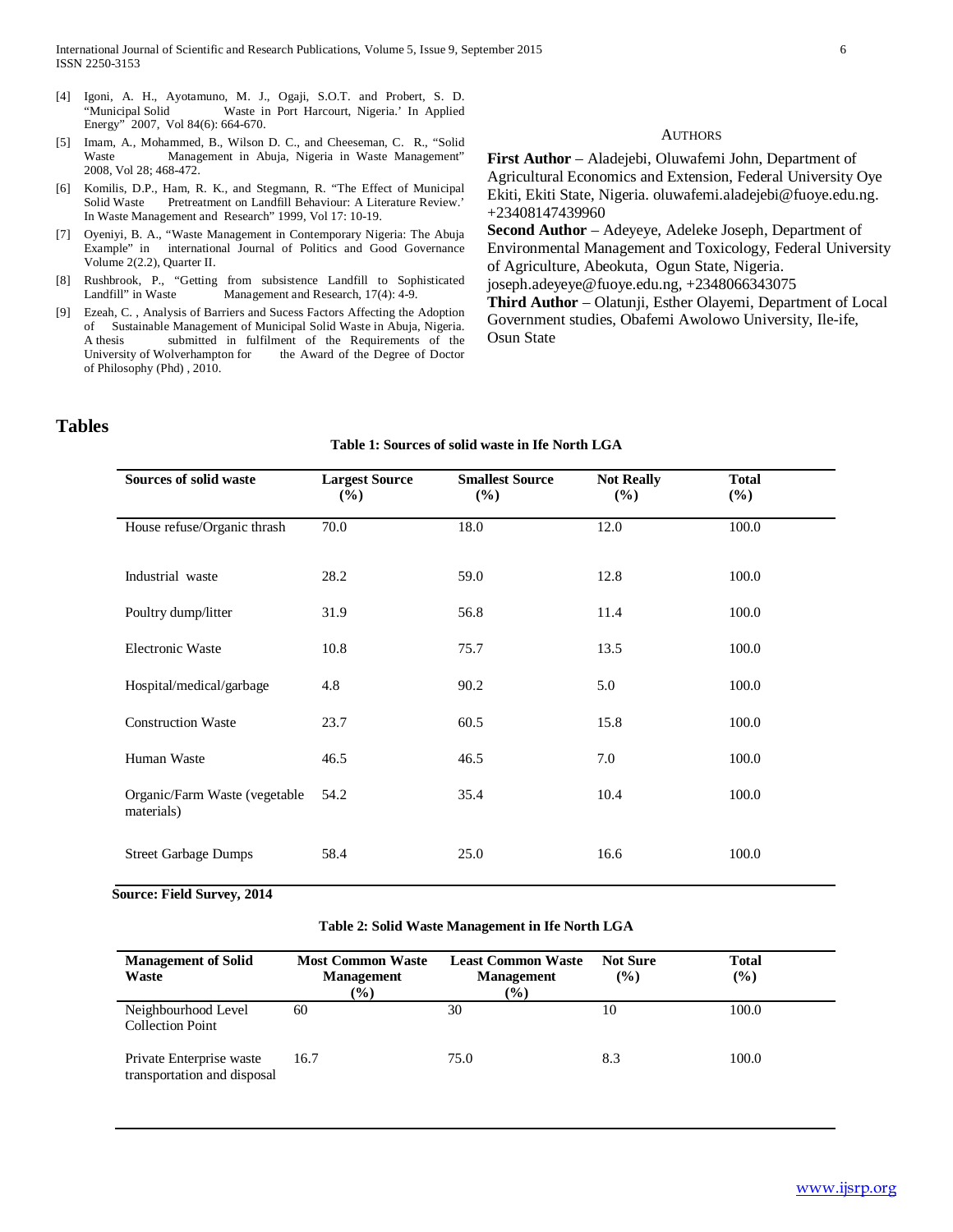| ISSN 2250-3153 |                                                                               |      |      |      |       |
|----------------|-------------------------------------------------------------------------------|------|------|------|-------|
|                | Local government Waste<br>collection and Disposal                             | 30.6 | 61.2 | 8.2  | 100.0 |
|                | Landfills waste<br>collection/disposal system                                 | 29.8 | 40.5 | 29.7 | 100.0 |
|                | Open dump waste<br>collection and disposal<br>system                          | 63.6 | 31.8 | 4.6  | 100.0 |
|                | Sanitary land fills waste<br>disposal system (waste<br>allowed to decomposed) | 29.3 | 58.5 | 12.2 | 100.0 |
|                | There is incinerator in the<br>local government used in<br>waste management   | 5.1  | 84.6 | 10.3 | 100.0 |

**Source: Field Survey, 2014.**

| <b>Effect of Solid Waste Management</b>                | <b>Total</b><br>Agree | <b>Total Disagree</b> | Undecided | <b>Total</b><br>$(\%)$ |
|--------------------------------------------------------|-----------------------|-----------------------|-----------|------------------------|
| Health implication for residents                       | 75.5                  | $\overline{20.0}$     | 4.5       | 100.0                  |
| Employment generation for the<br>unemployed youth      | 80                    | 11.1                  | 8.9       | 100.0                  |
| Air pollution for residents                            | 65.7                  | 21.1                  | 13.2      | 100.0                  |
| health implication for waste collectors                | 62.2                  | 17.8                  | 20.0      | 100.0                  |
| It result in solid waste reduction                     | 88.9                  | 11.1                  | 0.0       | 100.0                  |
| poor safe disposal infrastructure in the<br>LGA        | 46.1                  | 30.8                  | 23.1      | 100.0                  |
| Inadequate waste disposal infrastructure in<br>the LGA | 57.9                  | 26.3                  | 15.8      | 100.0                  |
| Poor environmental regulations                         | 52.8                  | 30.6                  | 16.6      | 100.0                  |
| Inability of landfills to control leachate             | 40.0                  | 37.1                  | 22.9      | 100.0                  |

**Source: Field Survey, 2014**